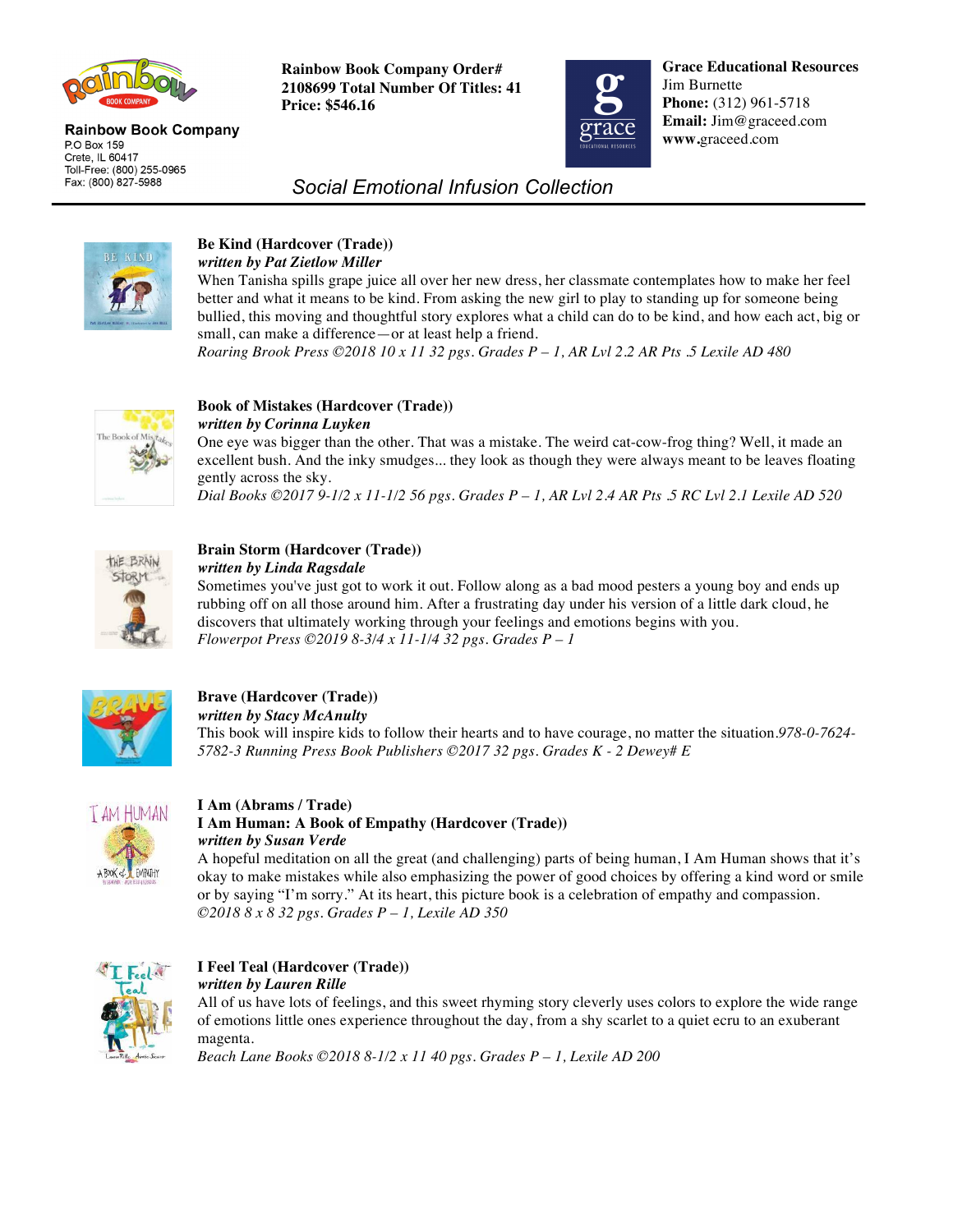

## **I'm Books (Trade)**

**Walk with Vanessa: A Story about a Simple Act of Kindness (Hardcover (Trade))** 

I Walk with Vanessa explores the feelings of helplessness and anger that arise in the wake of seeing a classmate treated badly, and shows how a single act of kindness can lead to an entire community joining in to help.

*Schwartz & Wade ©2018 9 x 11 40 pgs. Grades P – 1, GR Lvl W Lexile NP* 



#### **I'm Sad (Hardcover (Trade))**  *written by Michael Ian Black*

When Flamingo announces he's feeling down, the little girl and Potato try to cheer him up, but nothing seems to work. Flamingo learns that he will not always feel this way. And his friends learn that sometimes being a friend means you don't have to cheer someone up. You just have to stick by your pal no matter how they feel.

*©2018 8-1/2 x 11 40 pgs. Grades P – 1, AR Lvl 1.5 AR Pts .5 Lexile AD 500* 



#### **Ira Crumb (Trade) Ira Crumb Feels the Feelings (Hardcover (Trade))**  *written by Naseem Hrab*

Ira and Malcolm are best friends: they always make each other laugh, always eat lunch together, and always play together. But one day, a disagreement about whether to play tag or hide-and-seek sees the suddenly über-popular Malcolm run off with a crowd of tag- loving kids—and Ira all alone. *©2018 8-1/2 x 11 32 pgs.Grades P - 1*



## **Love Is (Hardcover (Trade))**  *written by Diane Adams*  Perfect for Valentine's Day--or any tender moment--this story of a girl and a duckling who share a touching year together will melt hearts old and young. *Chronicle Books LLC ©2017 7-1/2 x 9-1/2 32 pgs. Grades P – 1, AR Lvl 2.9 AR Pts .5 Lexile AD 560*



#### **Lovely (Hardcover (Trade))**  *written by Jess Hong*  Big, small, curly, straight, loud, quiet, smooth, wrinkly. Lovely explores a world of differences that all add up to the same thing: we are all lovely! *Creston Books ©2017 8 x 8 32 pgs. Grades P – 1, Lexile AD 70*



## **Rabbit Listened (Hardcover (Trade))**  *written by Cori Doerrfeld*

When something terrible happens, Taylor doesn't know where to turn. All the animals are sure they have the answer. The chicken wants to talk it out, but Taylor doesn't feel like chatting. The bear thinks Taylor should get angry, but that's not quite right either. One by one, the animals try to tell Taylor how to process this loss, and one by one they fail.

*Dial Books ©2018 10 x 10 40 pgs. Grades P – 1, AR Lvl 1.7 AR Pts .5 Lexile AD 450*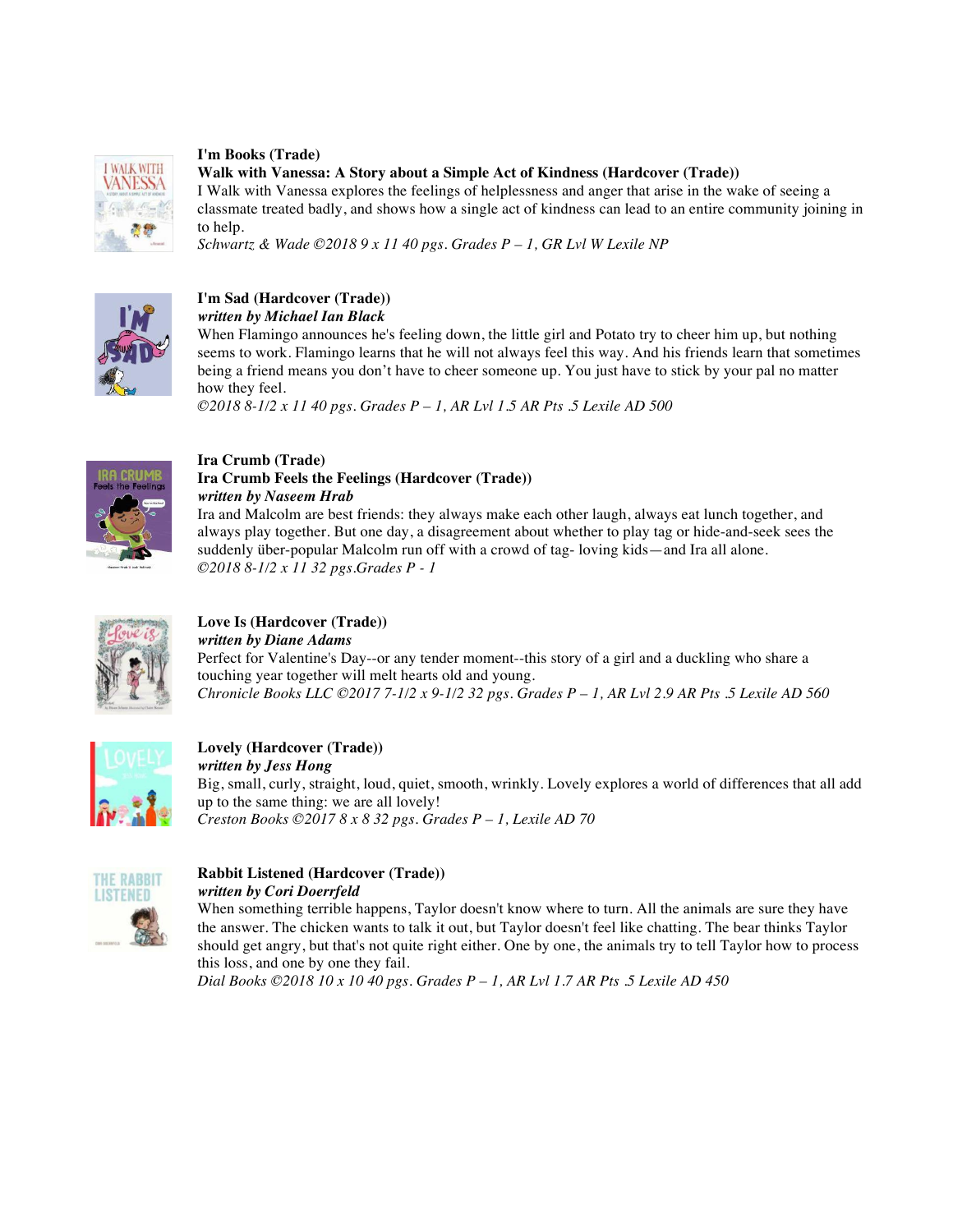

## **Making a Difference (Hardcover (Trade))**  *written by Cheri J. Meiners*

With Bestselling author of 1.8 books worldwide. Author Cheri Meiners is ranked #26 on Neilson Bookscan in children's emotional management books. Now, she writes a book in instilling values. *©2018 7 x 9 48 pgs. Grades P – 2*



## **Me and My Fear (Hardcover (Trade))**  *written by Francesca Sanna*

When a young immigrant girl has to travel to a new country and start at a new school, she is accompanied by her Fear who tells her to be alone and afraid, growing bigger and bigger every day with questions like "How can you hope to make new friends if you don't understand their language?" *Flying Eye Books ©2018 9-1/4 x 10-1/2 40 pgs. Grades P – 1, AR Lvl 2.4 AR Pts .5 GR Lvl O Lexile 520* 



#### **Mine! (Hardcover (Trade))**  *written by Susie Lee Jin*

Several competitive bunnies compete in an epic battle to claim a single carrot in this hilarious and sweet debut picture book about sharing. Mine! No, Mine! No, Mine! Yours? Wait...ours? Who does the carrot belong to? For a bunch of adorable bunnies, that question is up for an endless debate. Each bunny stakes a no nonsense claim on the juicy orange veggie with a resounding "Mine!" But as the chase heats up and a snowman gets in on the action, the battle for the carrot begins to get out of hand. Will the bunnies find a way to stop the madness...and share? Told with only four words and filled with energetic illustrations, Susie Lee Jin puts an inventive twist on the concept of sharing with this laugh-inducing tale. *Simon & Schuster ©2016 10 x 10 40 pgs. Grades P – 1, Lexile BR 110* 



## **Most Magnificent Thing (Hardcover (Trade))**  *written by Ashley Spires*

A little girl and her canine assistant set out to make the most magnificent thing. But after much hard work, the end result is not what the girl had in mind. Frustrated, she quits. Her assistant suggests a long walk, and as they walk, it slowly becomes clear what the girl needs to do to succeed. A charming story that will give kids the most magnificent thing: perspective!

*Kids Can Press ©2014 9 x 9 32 pgs. Grades P – 1, AR Lvl 2.9 AR Pts .5 RC Lvl 1.3 Lexile AD 380* 



#### **Moustache (Whiskers) (Hardcover (Trade))**  *written by Gracia Iglesias*

Moustache is very proud of his elegant whiskers. One day, due to his feline curiosity, he accidentally burns them off. He decides to buy himself some fake whiskers, but the other cats laugh at him. A little boy finds the perfect solution. (Authentic Spanish) *©2016 8-1/4 x 10-3/4 36 pgs. Grades P - 1*



**My Heart (Hardcover (Trade))**  *written by Corinna Luyken*  A picture book about caring for your own heart and living with kindness and empathy. *Dial Books ©2019 8-1/2 x 11 32 pgs. Grades P – 1, AR Lvl 1.8 AR Pts .5 Lexile AD 320*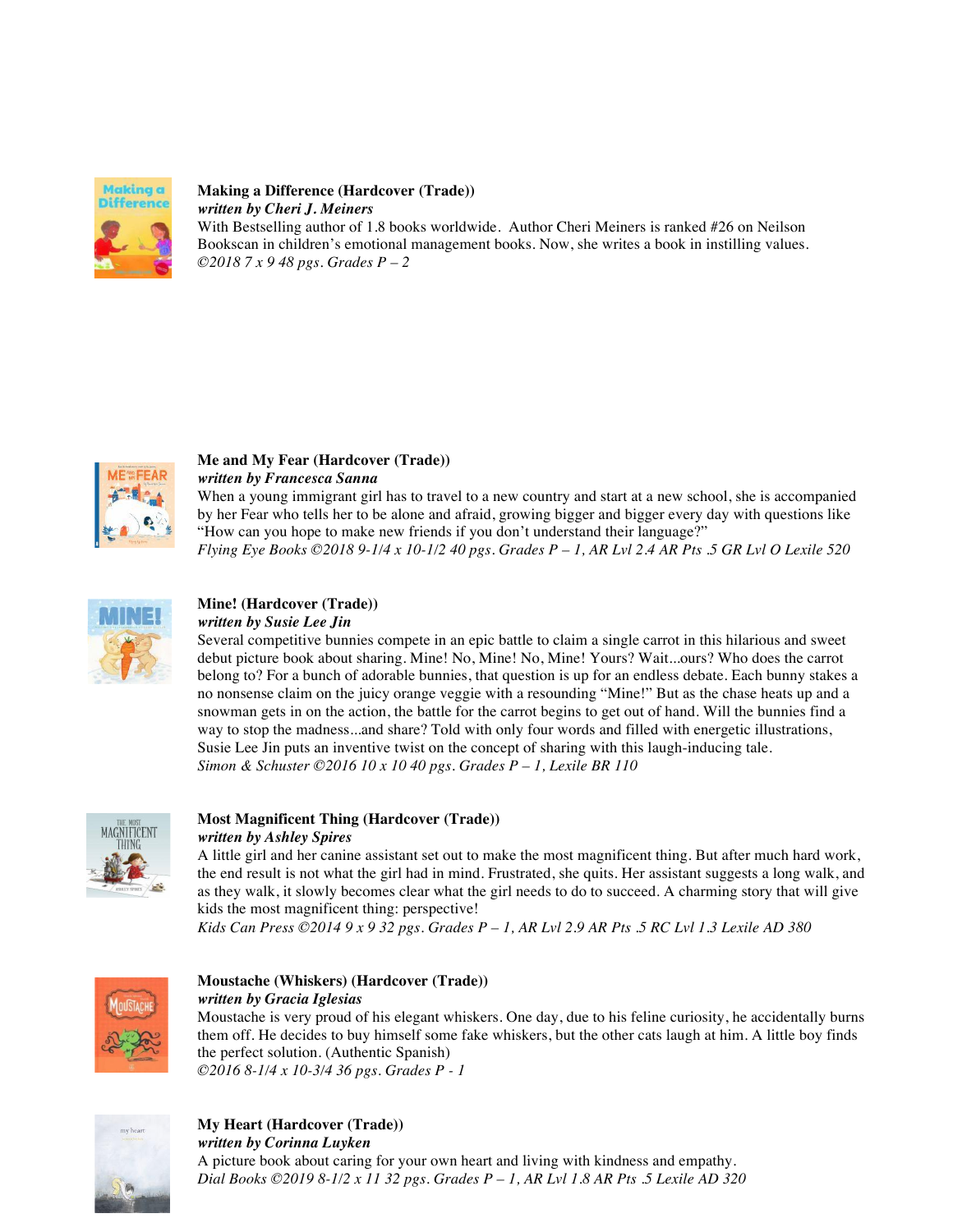

**My Magic Breath: Finding Calm Through Mindful Breathing (Hardcover (Trade))***written by Alison Taylor*Do YOU have the magic breath? When you are worried, or nervous, or sad, take a deeeep, deep breath. Now let it go. Did that help you feel better? See? It's magic.... *HarperCollins Publishers ©2018 9 x 9 32 pgs. Grades P - 1* 



**Pasito...y Otro Pasito (Now One Foot, Now the Other) (Hardcover (POB))** *written by Tomie DePaola* When his grandfather suffers a stroke, a little boy teaches him to walk, just as his grandfather had once taught him.(Authentic Spanish)

*©2004 8 x 7-3/4 48 pgs.Grades K - 2 Dewey# E AR Lvl 3.1 AR Pts .5 Lexile 560* 



# **Pass It On (Hardcover (Trade))**  *written by Sophy Henn*

When you see something terrific, smile a smile and pass it on! If you chance upon a chuckle, hee hee hee and pass it on. Should you spot a thing of wonder, jump for joy and pass it on! *Philomel Books ©2017 8-1/4 x 11 32 pgs. Grades P – 1, Lexile AD 610* 



**Quiet (Hardcover (Trade))**  *written by Tomie DePaola*  Reminds us that mindfulness—being quiet, still, and present with one another—is a very special thing. *Simon & Schuster ©2018 9 x 9 32 pgs. Grades P – 1, AR Lvl 1.3 AR Pts .5 Lexile 440* 



#### **Robinson (Hardcover (Trade))**  *written by Peter Sis*

Hans Christian Andersen Award winner and three-time Caldecott Honoree Peter Sís delivers an epic tour de force and his most beautiful, accessible work to date!*978-0-545-73166-9 Scholastic, Incorporated ©2017 10 x 12 48 pgs. Grades K – 2, AR Lvl 2.1 AR Pts .5 RC Lvl 2.1 Lexile AD 520* 



#### **Robinson (Spanish) (Hardcover (Trade))**  *written by Peter Sis*

Peter and his friends love to dress up like pirates, but, one day, hismother suggests he dress up like Robinson Crusoe for a school party. Things do not turn out like he had hoped and he goes home ill. *©2018 52 pgs. Grades K - 2*



# **Say Something! (Hardcover (Trade))**

*written by Peter H. Reynolds*Perfect for kid activists everywhere, this timely story remindsreaders of the undeniable importance and power of their voice. There are so many ways to tell the world who you are... what you are thinking... and what you believe. And how you'll make it better.

*Orchard Books ©2019 9-1/2 x 8-1/2 40 pgs. Grades P – 1, Lexile AD 510* 



#### **Standroid and Dandroid (Trade)**

**Sharing Does Not Compute (Board Book) 1** *written by Michael Slack*

Standroid's battery is full and Dandroid's charging is complete. Thetwo robots are fueled-up and ready to play! Standroid grabs a toy car. Dandroid wants to play with it, too. But Dandroid does NOT want to share.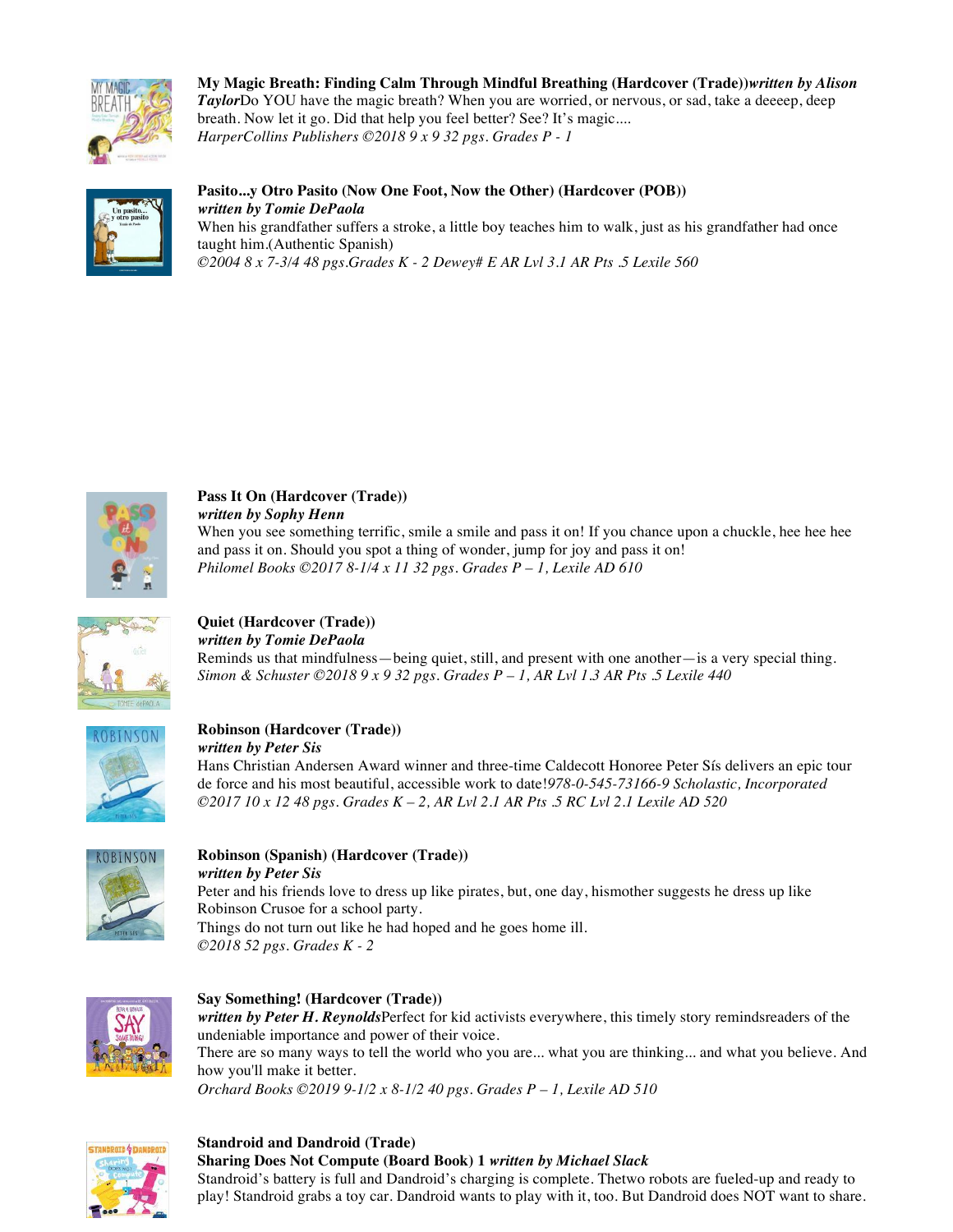Error! Sharing does not compute! *©2018 7 x 7 36 pgs. Grades P - K*



**Somos Amigos? (Are We Friends) (Hardcover 1 (Trade))***written by Anabel Fernandez Rey*A little boy and a big white bear discover that friendship is not onesided. It is a give and take. (Authentic Spanish) *©2016 7-1/2 x 10-1/2 36 pgs. Grades P - 1 Lexile AD 180* 



## **Today I Feel...: An Alphabet of Emotions (Hardcover (Trade))** *written by Madalena Moniz* Beautifully illustrated by Madalena Moniz's subtle watercolors, Today I Feel . . . follows a child through a whole range of emotions, from adored to curious to strong. Not all of the emotions are positive and not all of them are simple, but they are all honest and worthy of discussion with a young child.

*Abrams ©2017 7-1/2 x 10 64 pgs. Grades P - 1*



## **Todo Esto Es Solo Mio (Everything is Mine) (Hardcover (POB))** *written by Rocio Anton*

In this adaptation of the Selfish Giant, Ruperto will not share anything in his lush garden with the animals that ask for his help. When everything withers, so do his mean ways. (Authentic Spanish) *©2016 8-3/4 x 8-3/4 28 pgs. Grades K – 2, Lexile AD 790* 



## **Twenty Yawns (Hardcover (Trade))**

*written by Jane Smiley* 

Lucy goes to the beach with her parents one breezy day. After lots of digging and rolling down dunes, the day has flown by, and it's time to go home and go to bed. Lucy yawns and as her mom reads a story, she closes her eyes. But then all of a sudden, she wakes up and is all alone and a little bit scared. She has to figure out a way to get back to sleep. With a story that travels from the boisterous beach to the still of a moonlit room, this debut picture book by Pulitzer Prize- winning author Jane Smiley and imaginative illustrator Lauren Castillo is guaranteed to have kids yawning their way to bed.

*Amazon Publishing ©2016 10-1/4 x 10-1/4 32 pgs. Grades P – 1, AR Lvl 2.7 AR Pts .5 Lexile AD 510* 



#### **Veces (Sometimes) (Hardcover (POB))**  *written by Irene Vasco*

The little boy in this story imitates the behavior he sees around him and does not understand why he always gets in trouble for it. When he sees that adults get in trouble, too, for things like saying bad words or speeding, he feels a lot better. (Authentic Spanish) *978-958-30-5242-2 ©2016 9-3/4 x 12-1/4 52 pgs. Grades K - 2 Dewey# E Lexile AD 770* 



#### **When Sadness Is at Your Door (Hardcover (Trade))**  *written by Eva Eland*

Sadness can be scary and confusing at any age! When we feel sad, especially for long periods of time, it can seem as if the sadness is a part of who we are—an overwhelming, invisible, and scary sensation. *Random House Children's Books ©2019 8-1/2 x 9-1/2 32 pgs. Grades P – 1, AR Lvl 1.9 AR Pts .5*